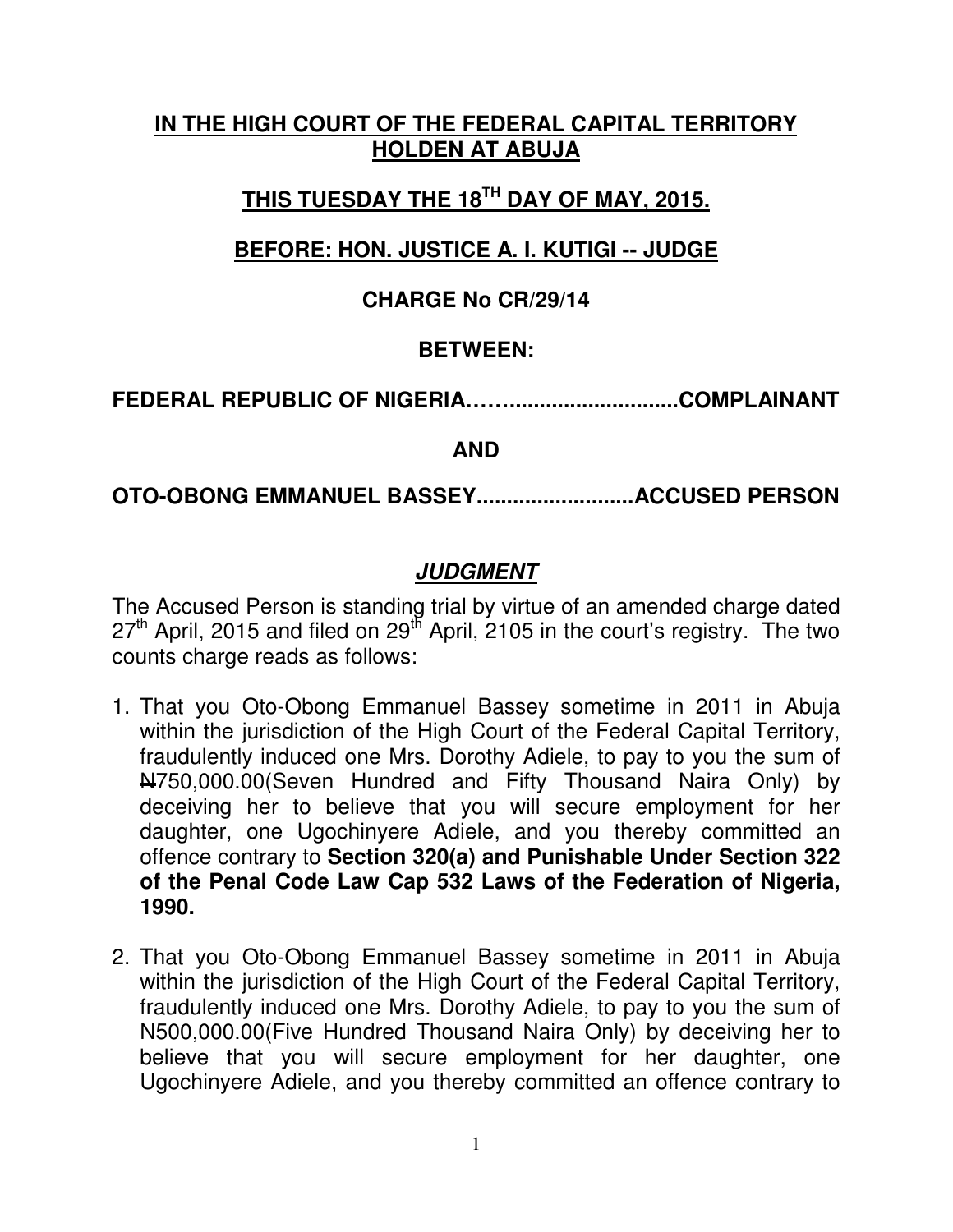#### **Section 320(a) and Punishable Under Section 322 of the Penal Code Law Cap 532 Laws of the Federation of Nigeria, 1990.**

On 18<sup>th</sup> May, 2015, the Accused was arraigned in court on the Amended Charge. The two counts charge was fully read to the Accused in English, he understood same to the satisfaction of court and he duly pleaded guilty to the charge. To ensure that the Accused truly intended to plead to the two counts charge, I called or invited the prosecution to state the facts of the case with respect to each count.

Learned counsel to the prosecution proceeded to state the material facts and tendered documents in support or in proof of the ingredients or elements of the offences the Accused is charged with and urge the court to convict the Accused as charged.

After the presentation by the prosecution, I enquired from the Defendant whether his plea of guilty is as to the facts stated by the prosecution. The Accused answered in the affirmative; that he fully understood the facts and ingredients of the offences and stood by his plea of guilty.

Learned counsel to the Accused person similar affirmed that his client understood the charge and that he was pleading guilty to the three counts charge.

I am in no doubt therefore that the Accused fully understood the charge and his plea of guilty was unequivocal.

In the circumstances, the duty of the court is circumscribed by the clear provisions of **Section 187(1) and (2) of the Criminal Procedure Code.** I hereby accordingly find and pronounce the Accused guilty on the two counts charge and convict him as charged.

> **---------------------------------- Hon. Justice A.I. Kutigi**

### **ALLOCUTUS**

Hirse: On behalf of the Accused Person, we urge the court to temper justice with mercy. The Accused is very contrite and has realised the folly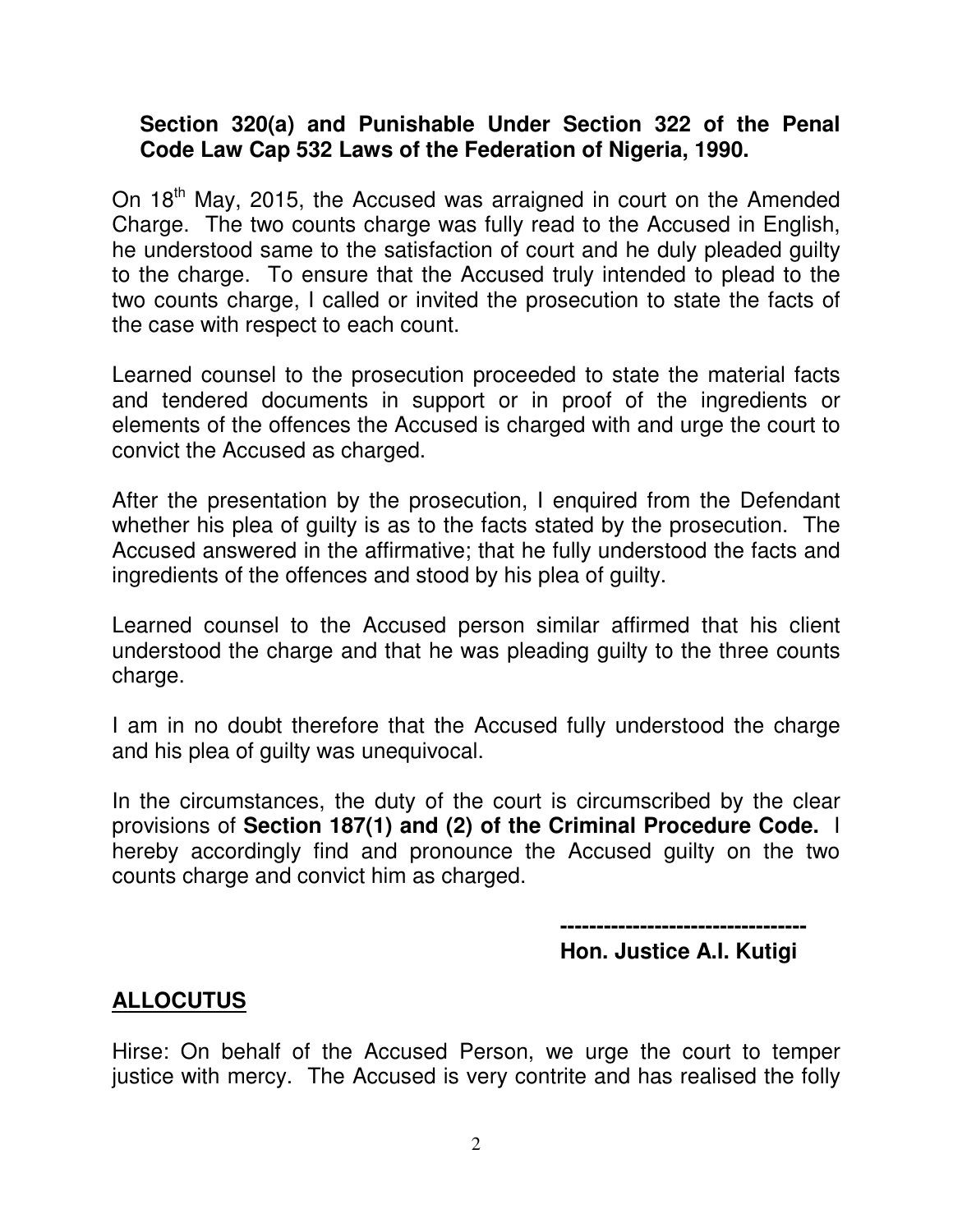of his actions and has fully cooperated with the prosecution and this Honourable Court.

In penance also, the Accused has taken steps to start repayment of the amounts to the Petitioner. His employers have been deducting the sum of N40,000 from his salary monthly. The Accused is also a family man with three kids of tender age and a loving wife who are dependent on him. The children in particular will require parental guidance and support in their formative years.

The accused is also a public servant in the Ministry of Internal Affairs and that is his only means of livelihood which he uses to cater for his family and dependants.

It is human to err but divine to forgive. It is within my lords powers to take a liberal view of the sentencing and fine the Accused accordingly.

Ndubueze: We don't have any evidence of previous conviction. We also want to confirm that the Accused has already taken steps to repay the amount obtained from the Petitioner. We also want to state that the Accused has shown remorse and taken responsibility for his actions. We urge the court to sentence him on liberal terms.

#### **SENTENCE**

I have carefully considered the plea for mitigated sentence as brilliantly articulated by learned counsel to the Accused Person above. I have similarly carefully considered the response of learned counsel to the Prosecution.

It is of interest to note that the prosecution has been impressed by the penitent disposition of the Accused from the commencement of the investigation and therefore are similarly on the same page with the counsel to the Accused that the count shows leniency towards the Accused Person on the issue of sentencing.

Let me state at the outset that I am enthused by the submissions on both sides of the aisle. In considering these submissions, I am obviously to be guided by the clear provisions of the law which provides the punishment for the offence charge. The punishment under **Section 322 of the Penal**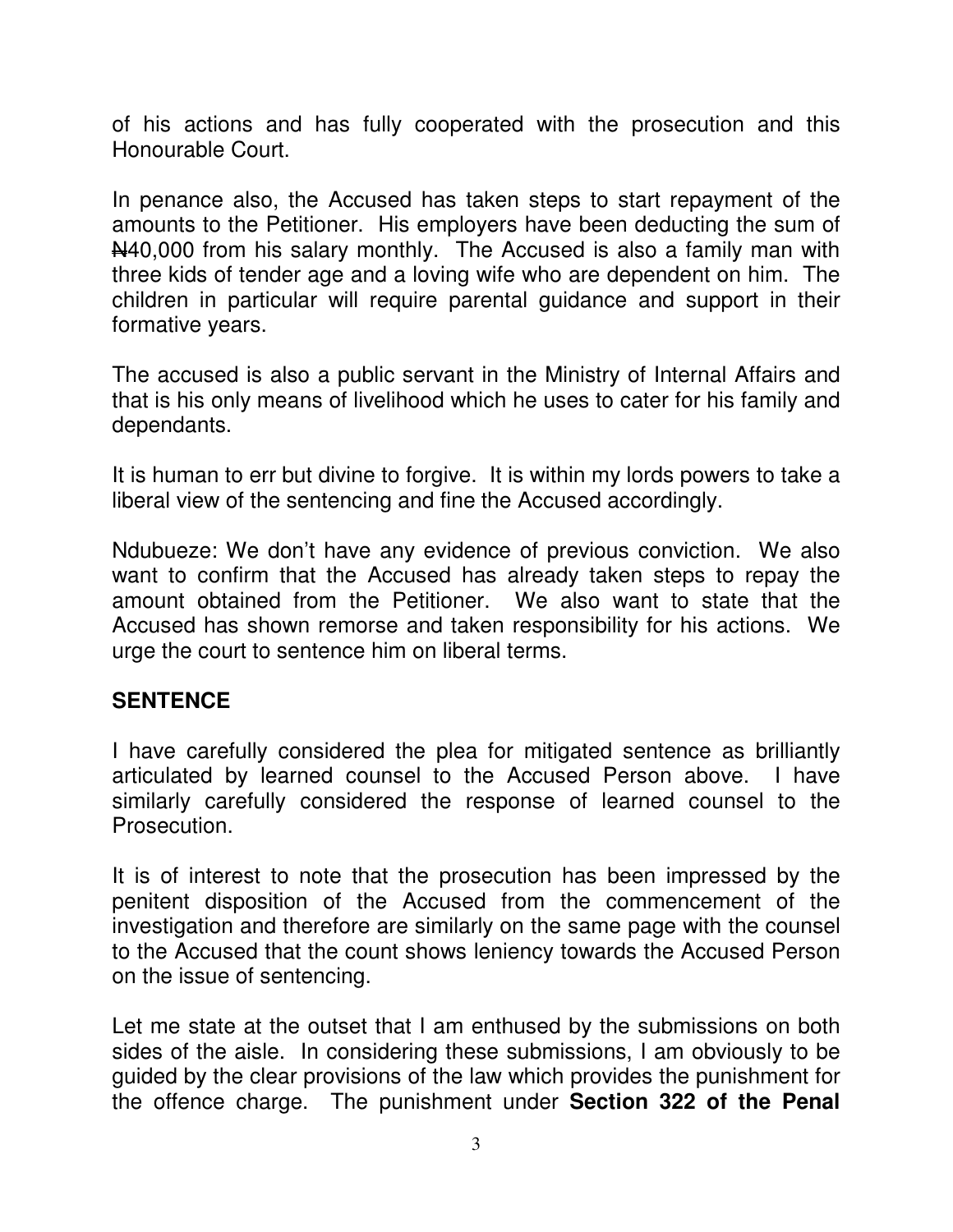**Code** range from imprisonment or fine or both. Whatever discretion that may be exercised must be such obviously allowed by law. It is trite law that the sentence of a court must be in accordance with that prescribed by the statute creating the offence. The court cannot therefore impose a higher punishment than that prescribed for the offence neither can a court impose a sentence which the statute creating the offence has not provided for. See **Ekpo V. State (1982)1 NCR 34.** 

Now my attitude when it comes to sentencing is basically that it must be a rational exercise with certain specific objectives. It could be for retribution, deterrence, reformation etc in the hope that the type of sanction chosen will put the particular objective chosen, however roughly, unto effect. The sentencing objective to be applied and therefore the type of sentence to give may vary depending on the needs of each particular case.

In discharging this, no doubt difficult exercise, the court has to decide first on which from the above principles or objective apply better to the facts of a case and then the quantum of punishment that will accord with it.

In this case, if the objective is deterrence and reformation for the young Accused Person and I presume they are, then the maximum punishment for each of the two counts as provided for in the penal code appear to me particularly excessive in the light of the facts of this case alluded to by counsel on both sides of the aisle.

In the same vein, it is a notorious fact that crimes of this nature appear now to be prevalent in our clime and the courts as preventive tools in the criminal justice system must not be seen to encourage criminal acts of this nature by giving light sentences. The court must therefore here engage in some tight balancing act: (1) To be consistent and firm in enforcing clear provisions of the law and (2) To be fair to the Accused Person where true penitence as in this case is displayed. I have considered all these factors, particularly the fact that the Accused is a first offender with a young family and young dependents and who has exhibited sincere penitence in the circumstances. Rather that insist on his inalienable right to a trial, he pleaded guilty thereby saving tax payers resources and time of court. Furthermore, it is agreed that the amounts collected by Accused is been deducted from his salary at source and paid to the complainant.